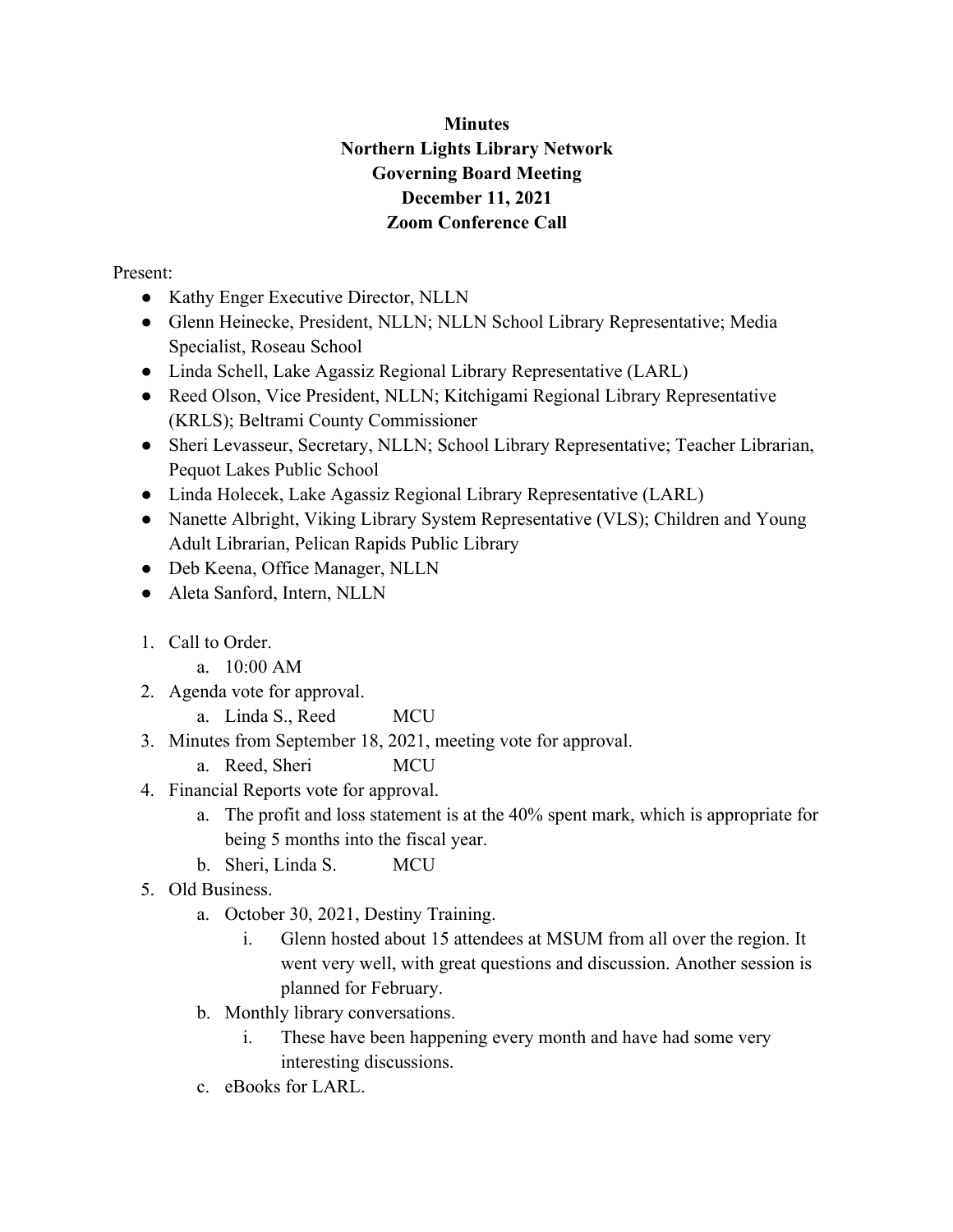- i. The Board has determined to send \$5,000 annually to each of the four regional public library systems. LARL just received theirs for eBooks and has used it to create a feature in which schools can connect with LARL to access their eBook collection through Overdrive without needing a library card. Two schools have partnered already.
- d. Ongoing support for Ojibwe collections.
	- i. NLLN has a budget line item for this each year. This year the Circle of Life Academy requested the funds be used for purchasing graphic novels. NLLN ordered the books through Macken, which sets them up so they're cataloged and sent directly to the library. The books have been received and are now circulating in the Circle of Life Academy library.
- e. Diversifying collections and antiracist library culture training from ALA through Metronet.
	- i. The Federal government gave Minnesota funds through ARPA, and the Metronet multitype system has used the funds to offer two workshops for all librarians in the state. One about diversifying collections and the other for antiracist library training. Five people from our region attended and there was a good turnout from across the state.
- f. Media Landscapes Training (23 Things) ongoing. https://levelupmn.org/23things/
	- i. The multitype systems, the Star Tribune, and Minitex are offering this as a media landscape approach with modules people can go through to learn about and address misinformation and disinformation propagated by new forms of media that no longer require fact verification before distribution.
- 6. New Business.
	- a. New accounting firm with Olsen, Thielen, CPA.
		- i. NLLN partnered with Mosaic Consulting for approximately 15 years until their last accountant recently retired. After a request for proposals, a new firm was selected. It has been working out very well. Particularly, the use of a secure portal to submit financial reports has been a big improvement.
	- b. David and Marilyn Bengston donation.
		- i. David was an English teacher and poet and Marilyn was the choir director at Long Prairie for many years. They are now cleaning out their book collection and have donated five boxes to NLLN. They will be distributed to libraries when possible.
	- c. Support for the Wesley Hospital building in Wadena and the Wadena County Historical Society.
		- i. Lina Belar, a member of the NLLN Board and director of the Wadena County Historical Society, is in the process of acquiring the Wesley hospital building as the new location for the Historical Society. An